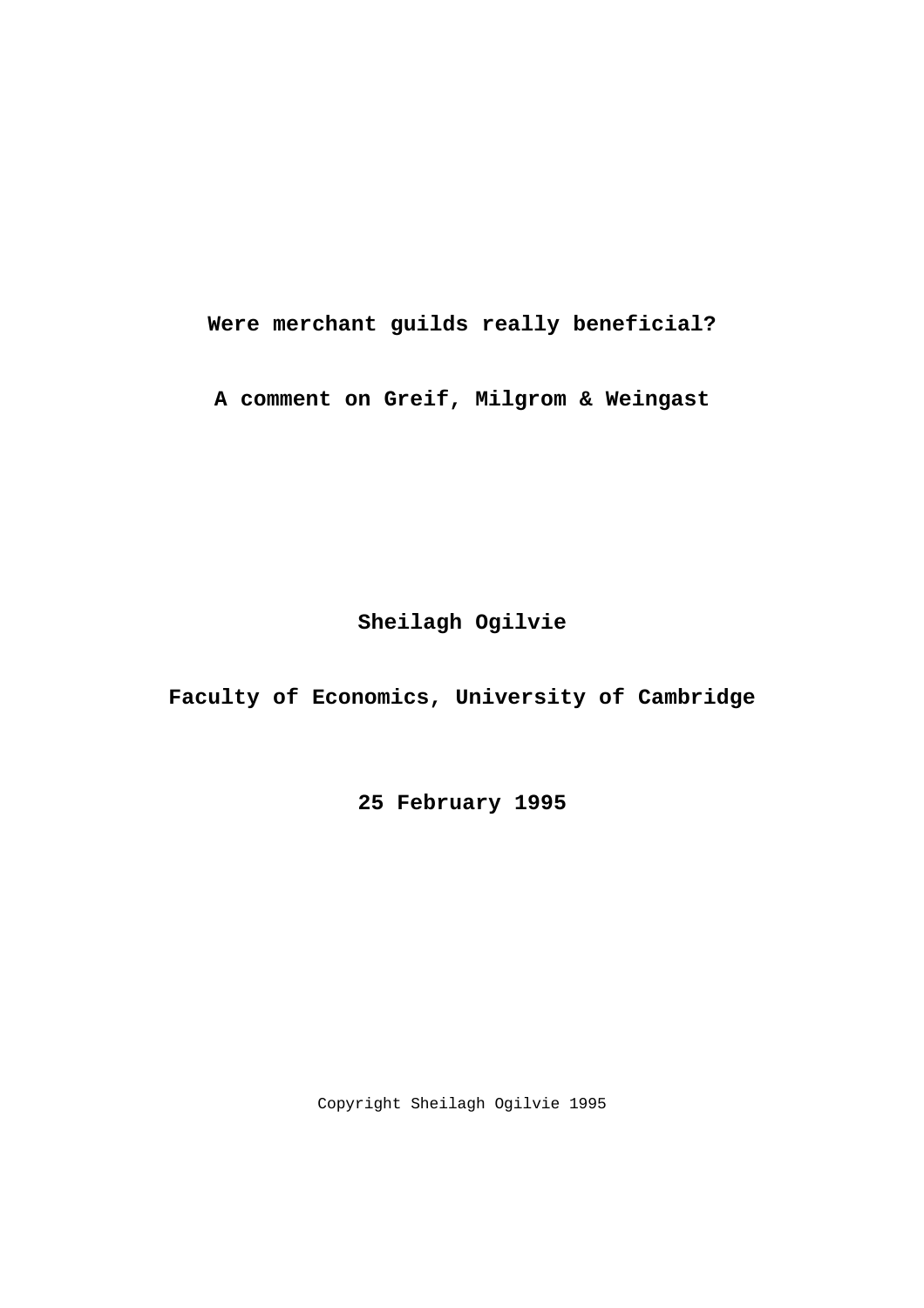# Were merchant guilds really beneficial? A comment on Greif, Milgrom & Weingast

 In a recent article, Greif, Milgrom and Weingast (henceforth GMW) argue that merchant guilds in medieval Europe were beneficial not only for their own members but for the economy at large.<sup>1</sup> Merchant guilds, GMW claim, enabled merchants to make a credible threat to impose an embargo on a foreign ruler who did not commit himself to providing an acceptable level of commercial security. This in turn facilitated trade. GMW argue that this "commitment model" is superior to theories which regard guilds as cartels.

 They base this argument on three game-theoretic models which analyze the relative effectiveness of merchant responses to rulers who failed to provide adequate commercial security. A trade embargo by an individual merchant who had suffered from insecurity (a "bilateral reputation mechanism") would not suffice because the future stream of benefits provided by the marginal merchant would be lower than the present value to the ruler of not providing security. A general embargo by the injured merchant and his close associates (a "multilateral reputation mechanism" without enforcement) would be ineffective because of the difficulty of enforcing the embargo on all merchants, when the ruler could offer inducements to individual merchants to break the embargo. The only effective response, the theoretical argument concludes, would be a multilateral one involving an institution which could coordinate and enforce an embargo among a large group of merchants, thereby compelling the

 $^{1}$ Greif, Milgrom & Weingast (1994).

i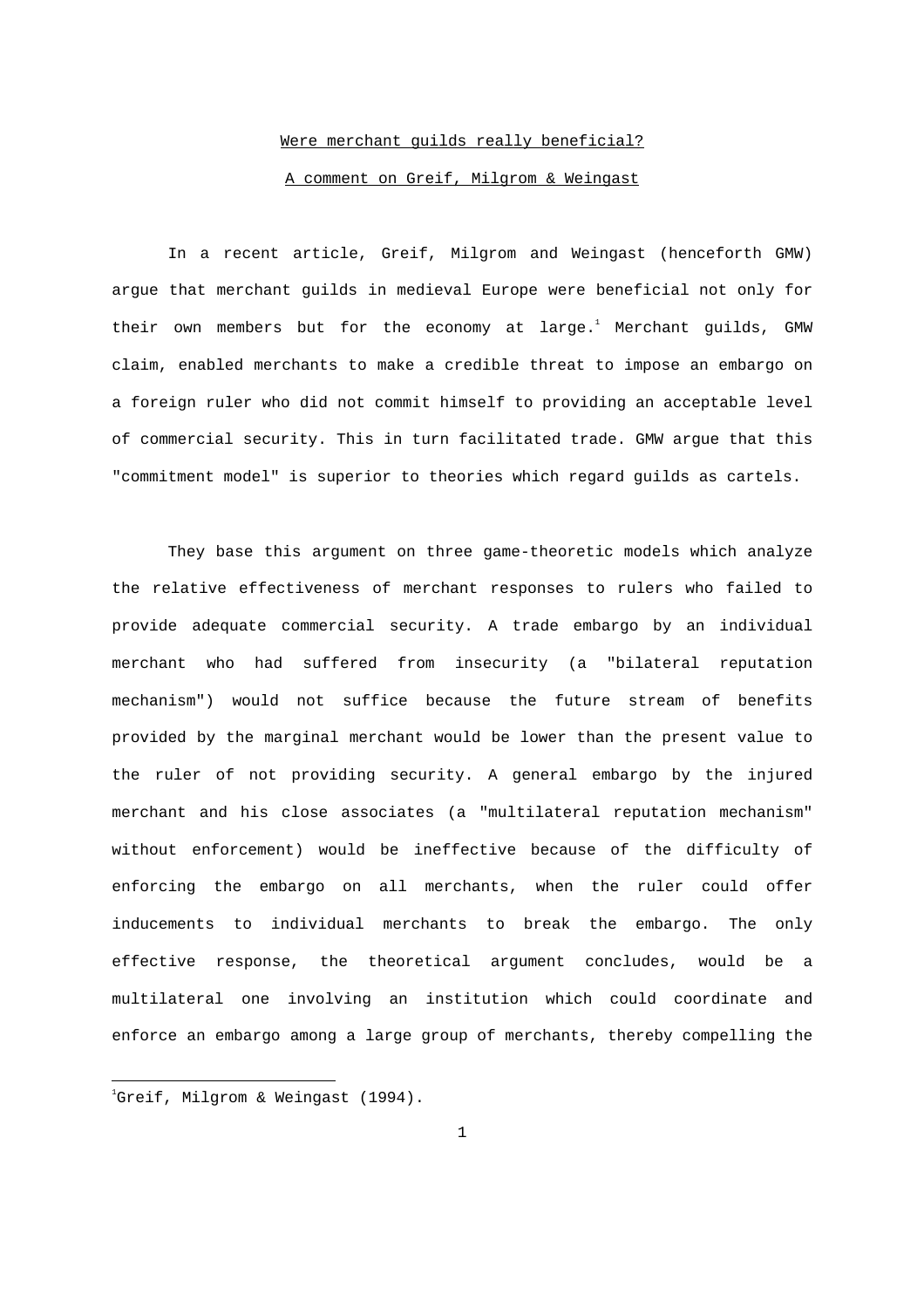ruler to commit himself to provide security. This paper argues that merchant guilds provided such institutions.

 GMW present evidence that there was a high level of insecurity for European merchants trading in foreign countries in the period between ca. 1050 and ca. 1360. They instance cases in which bilateral responses and multilateral responses without enforcement failed to induce rulers to provide adequate security. They show that some merchant guilds did effectively enforce embargos, thereby obtaining privileges (including guarantees of security) from some foreign rulers.

 GMW contrast this model with the monopoly theory of guilds. The monopoly theory, they claim, would predict that guild formation would be resisted by rulers and followed by a reduction in trade. Their own model, by contrast, would predict that guild formation would be supported by rulers and followed by a growth in trade. GMW present evidence that some rulers supported the formation of merchant guilds, and that the formation of some merchant guilds was followed by an increase in trade. From this, they conclude that merchant guilds were not primarily cartels but commitment mechanisms. Such guilds, they argue, benefitted not just guild members, but, through facilitating the late medieval "commercial revolution", the economy at large.

# 1. Modelling commercial insecurity

 The basic problem which the institution of the merchant guild is supposed to have solved was that of commercial insecurity, so it is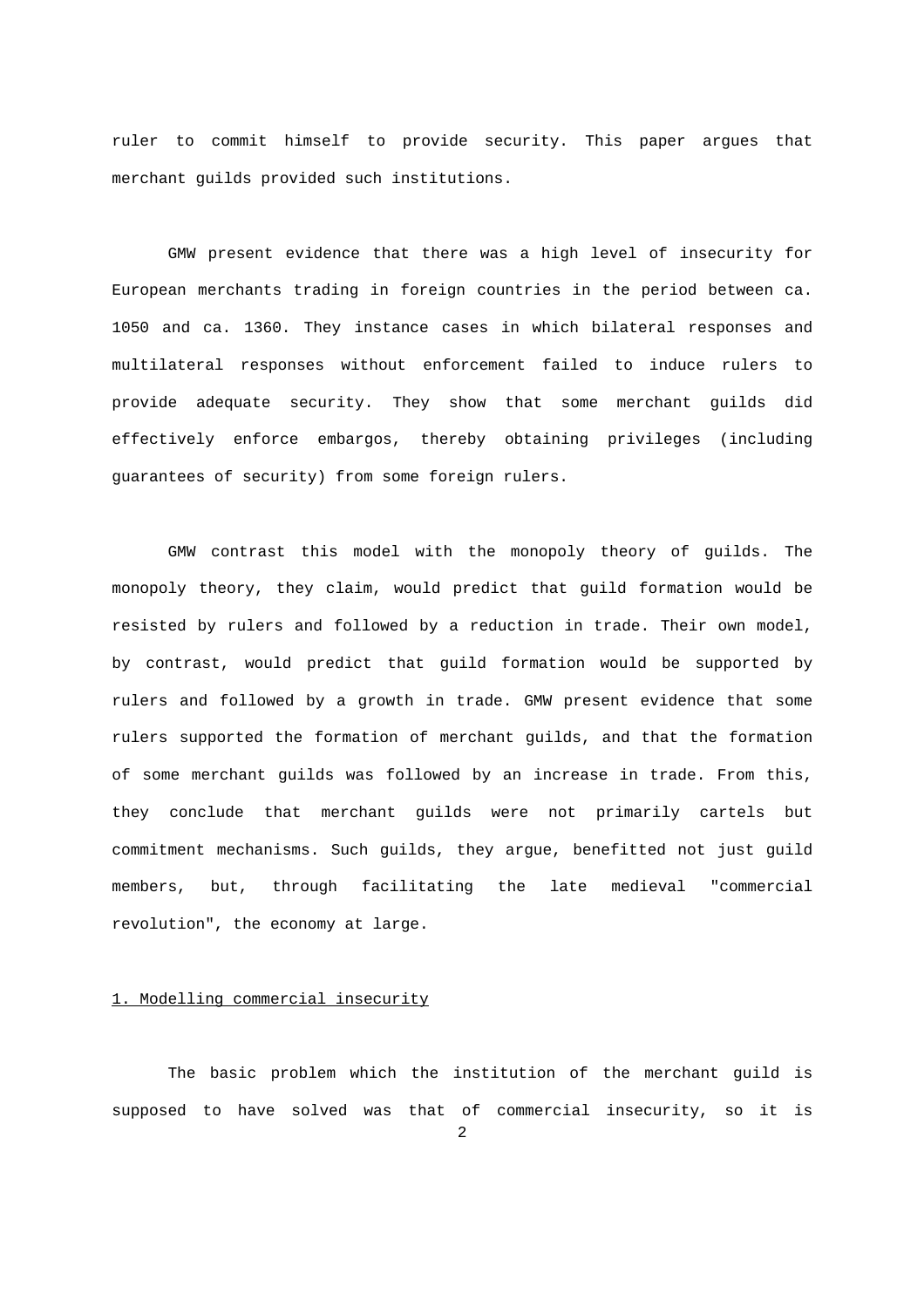important to model this accurately. In the model proposed by GMW, commercial insecurity is modelled by a foreign ruler's contracting to provide "services" and either providing them (at some cost) or breaching the contract (for some benefit) (p. 762). In order for the model to work, "commercial insecurity" must be something which the ruler can control if he wishes and from which he derives some benefit if he does not control it.

 However, the empirical evidence presented by GMW encompasses a wide variety of forms of commercial insecurity, very few of them within the control of rulers. Only two cases are instanced of a medieval ruler himself being the source of insecurity: an arbitrary increase in tariffs on Jewish merchants in twelfth-century Sicily (p. 752) and an arbitrary confiscation of Genoese goods in fourteenth-century Tabriz (p. 755). Of the nine other cases of commercial insecurity which are instanced, one refers to general abuses of alien merchants' property rights (England in 1283, p. 747), one to the possibility of unfair dealing by domestic merchants (England in 1261, p. 756), two to attacks by local mobs or riots (Constantinople in 1182, pp. 750-1, Bruges in 1252-80, p. 759), two to attacks by guilds of other alien merchants (Constantinople in 1162 and 1172, p. 750), one to an attack by local merchants (England in 1241, p. 750), one to an attack on a ship at sea (a German ship attacked by Norwegians in 1284, p. 757), and one to damages to German merchants in Flanders caused by war between two other powers (France and England, p. 760).

 In none of these cases was the commercial insecurity directly under the control of the foreign ruler, nor did he benefit from it. Although he might be able to promise greater protection of property rights and control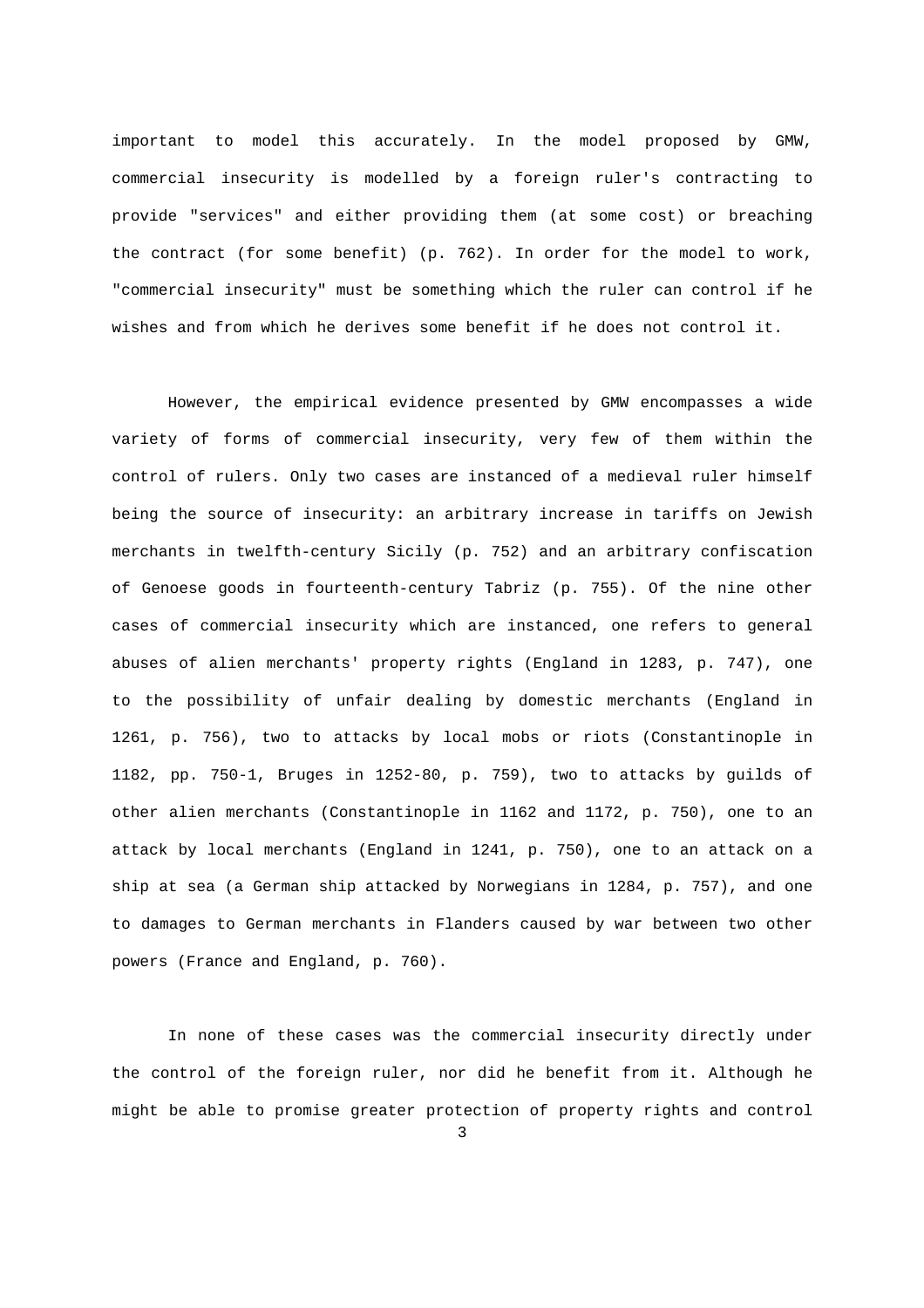of local mobs, he was unlikely to be able to guarantee defense against random attack, especially not in a war between third parties. The demand by the German merchant guild in Bruges for compensation from the ruler of Flanders for damages to trade caused by warfare between France and England is in fact regarded by historians as unjustified: the merchant guild made the demand not because the ruler of Flanders actually could control this insecurity, but as a bargaining device in a much more complex set of negotiations, in which the German merchant guild was seeking more extensive trading privileges in Bruges, against the resistance of the local merchants.<sup>2</sup>

 Indeed, conflicts between different merchant guilds over privileges granted by rulers underlay many cases of commercial insecurity for medieval merchants trading in foreign cities. For one thing, there were frequent conflicts in foreign cities among the guilds of rival alien merchants, such as those among the merchant guilds of the various Italian cities in twelfth-century Constantinople or those among the guilds of different Spanish cities in fifteenth-century Bruges.<sup>3</sup> Even more frequent were conflicts between a guild of alien merchants and the guild (or other organization) of the local merchants. Many cases in which merchants operating in a foreign city were attacked by mobs, failed to obtain fair legal treatment, or suffered from acts of piracy occurred precisely because  $\overline{\phantom{a}}$ 

 $\mathrm{^{2}Bahr}$  (1911), pp. 21-2.

 $^3$ On the Italians in Constantinople, see Greif, Milgrom & Weingast (1994), p. 750, and De Roover (1963), p. 62; on the Spanish guilds in Bruges, see Smith (1940), pp. 68-9. According to De Roover, the Greek emperors intentionally fomented conflict between the merchant guilds of the Venetians and the Genoese in Constantinople so as to reduce their monopoly powers.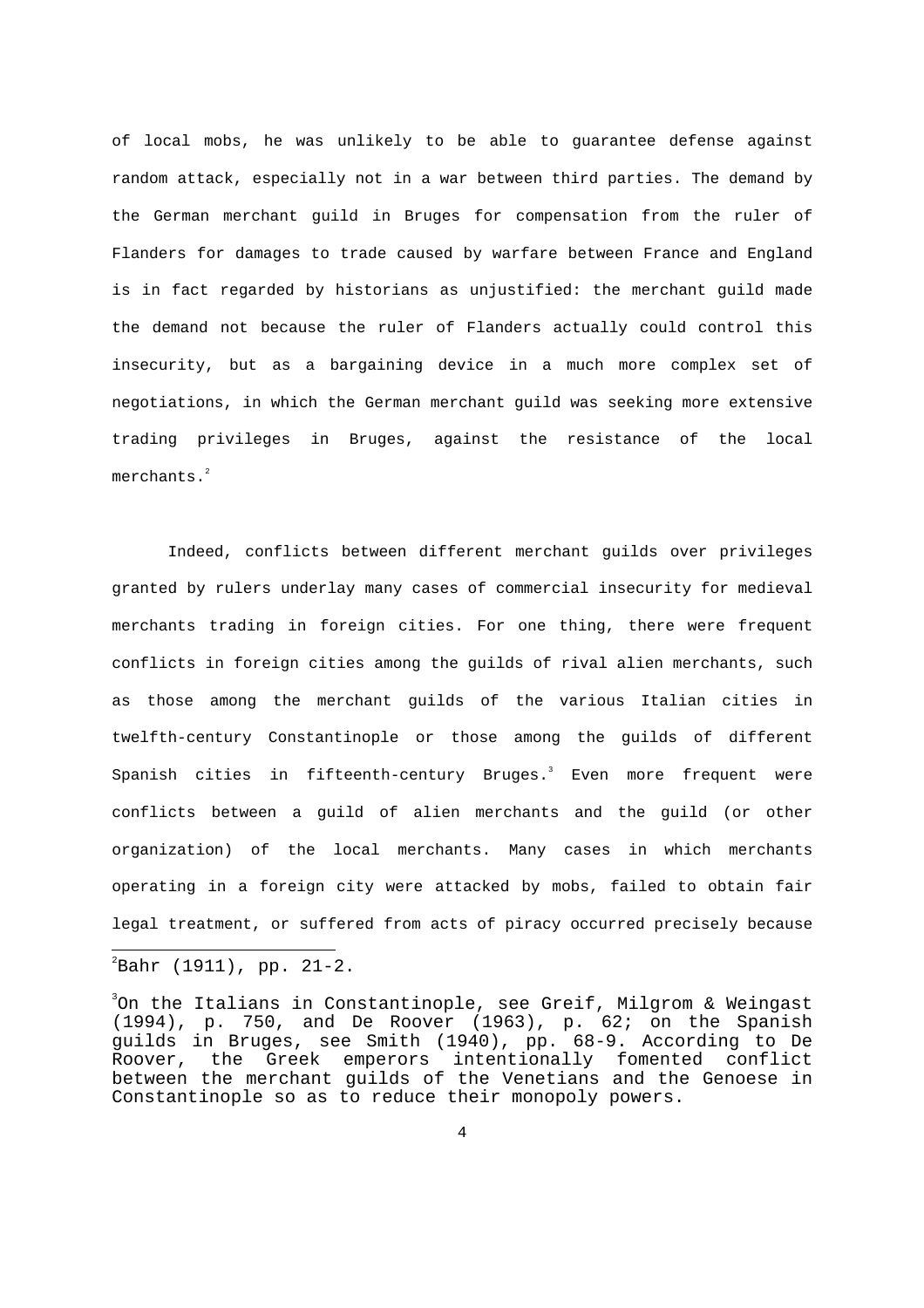of rivalry with the local merchant guild over privileges from the ruler; this is true of a number of the cases of insecurity instanced by GMW. $^4$  That is, merchant organizations themselves, and the privileges granted to them by rulers, were the source of - not the solution to - a considerable proportion of the commercial insecurity of the period.

 There were thus a number of different sources of commercial security in medieval Europe, and it is necessary to model them differently. Only a minority were forms of insecurity which rulers could commit to reducing (or benefit by not reducing), and thus only a minority of them were ones in which merchant guilds could have performed the beneficial services proposed by GMW. Much commercial insecurity was created and enhanced by the establishment of large and powerful merchant guilds themselves, and by their struggles with one another for privileges from rulers. Even with respect to commercial security, therefore, it is not clear that the role of medieval merchant guilds was unambiguously beneficial.

 $\overline{a}$ 

<sup>4</sup> For evidence that conflicts between local and alien merchants over commercial privileges from rulers lay behind attacks on Hanse merchants in London and other English towns from the late thirteenth century on, see Postan (1973), p. 240, and Lloyd (1991), pp. 22, 30; that they lay behind insecurity for English merchants in Danzig in the fourteenth century, see Postan (1973), p. 239, 251-2; that they lay behind acts of piracy against both English and German merchants in the fourteenth century, see Postan (1973), pp. 251-2; that they lay behind conflicts between the Hanse and Bruges in 1280, see Dollinger (1970), p. 48; that they lay behind conflicts between the Hanse and Norway in 1284 (including the act of piracy instanced by GMW) see Dollinger (1970), p. 49; that they lay behind the Hanse embargo on Bruges in the early years of the fourteenth century, see Dollinger (1970), p. 50; that the "excessive privileges ... overbearing attitude and monopolistic practices" of the Italian (especially Venetian) merchant guilds in late twelfth-century Constantinople lay behind attacks on Italian merchants by both ruler and populace, see De Roover (1963), p. 61.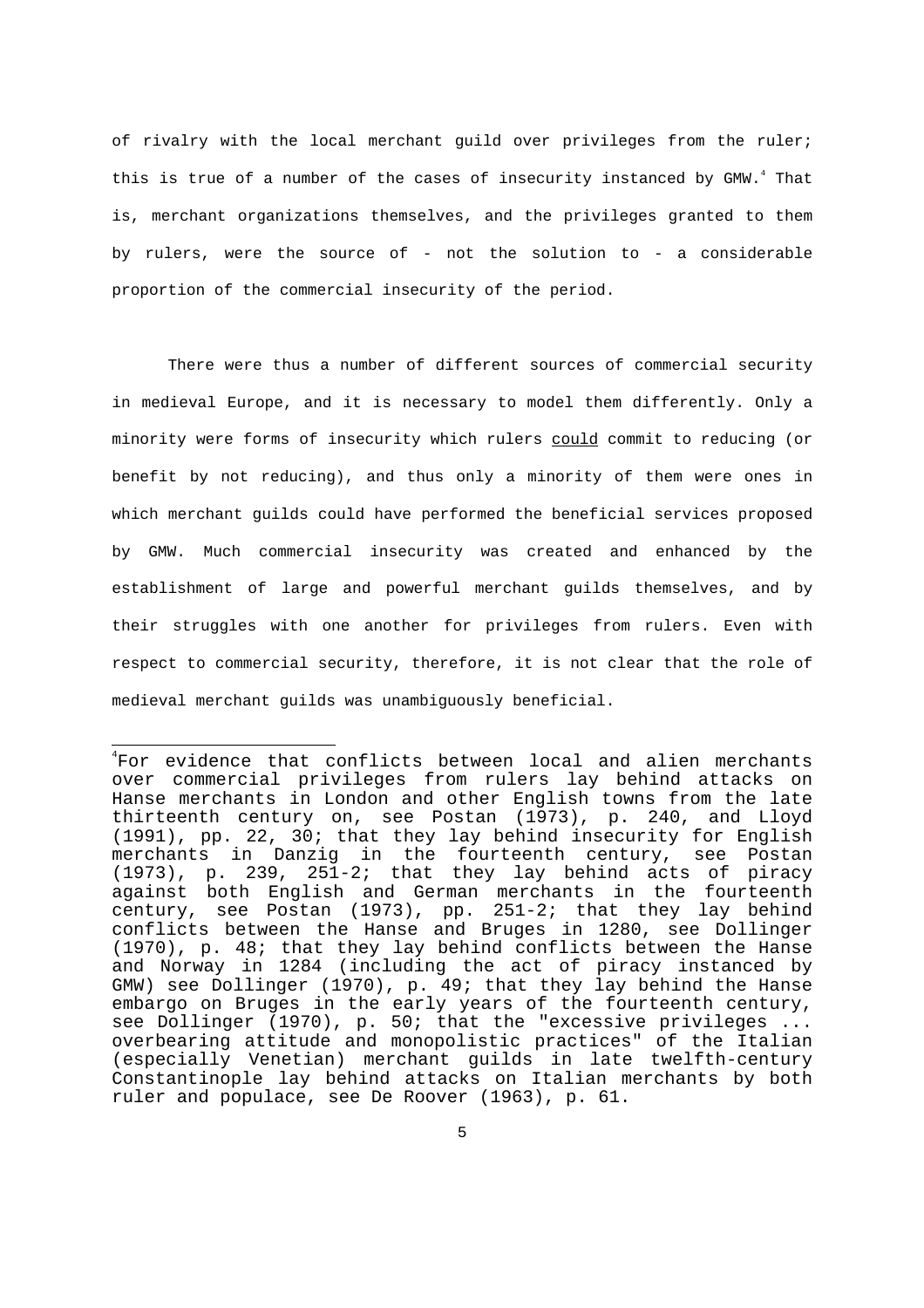#### 2. Merchant guilds and medieval rulers

 GMW argue not only that merchant guilds reduced insecurity, but that this "commitment" function outweighed any "cartel" function such guilds may also have exercised. Two arguments are advanced in support of this view. One relates to the expansion of trade, and will be examined in Section 3. The other argument, which is the subject of this section, is that if merchant guilds had been primarily cartels, rulers would not have cooperated in setting them up (pp. 749, 772-3).

 GMW note only two reasons that merchant guilds with primarily cartellistic aims might be formed: to "increase their bargaining power with the rulers" (p. 749) and to "shift some of the fixed gains from trade from rulers to merchants" (p. 772). As GMW rightly imply, both would have deterred rulers from encouraging formation of a merchant guild. But there were many other reasons for the formation of a merchant guild with cartellistic aims, which GMW do not mention, and which were likely to generate a stream of rents which the guild could use to induce rulers to support it. There is copious empirical evidence that medieval merchant guilds represented guild members' interests against other guilds (particularly craft guilds) within the home city, resisted interference in trade by other institutions such as the church or the Inquisition, excluded competitors from trade, restricted entry to their own ranks, fixed prices and freight rates, obtained tariffs which disadvantaged foreign merchants, lobbied against protective tariffs imposed by others against them, controlled the trading operations of members and non-members, operated privileged mercantile law-courts, forced alien merchants operating in the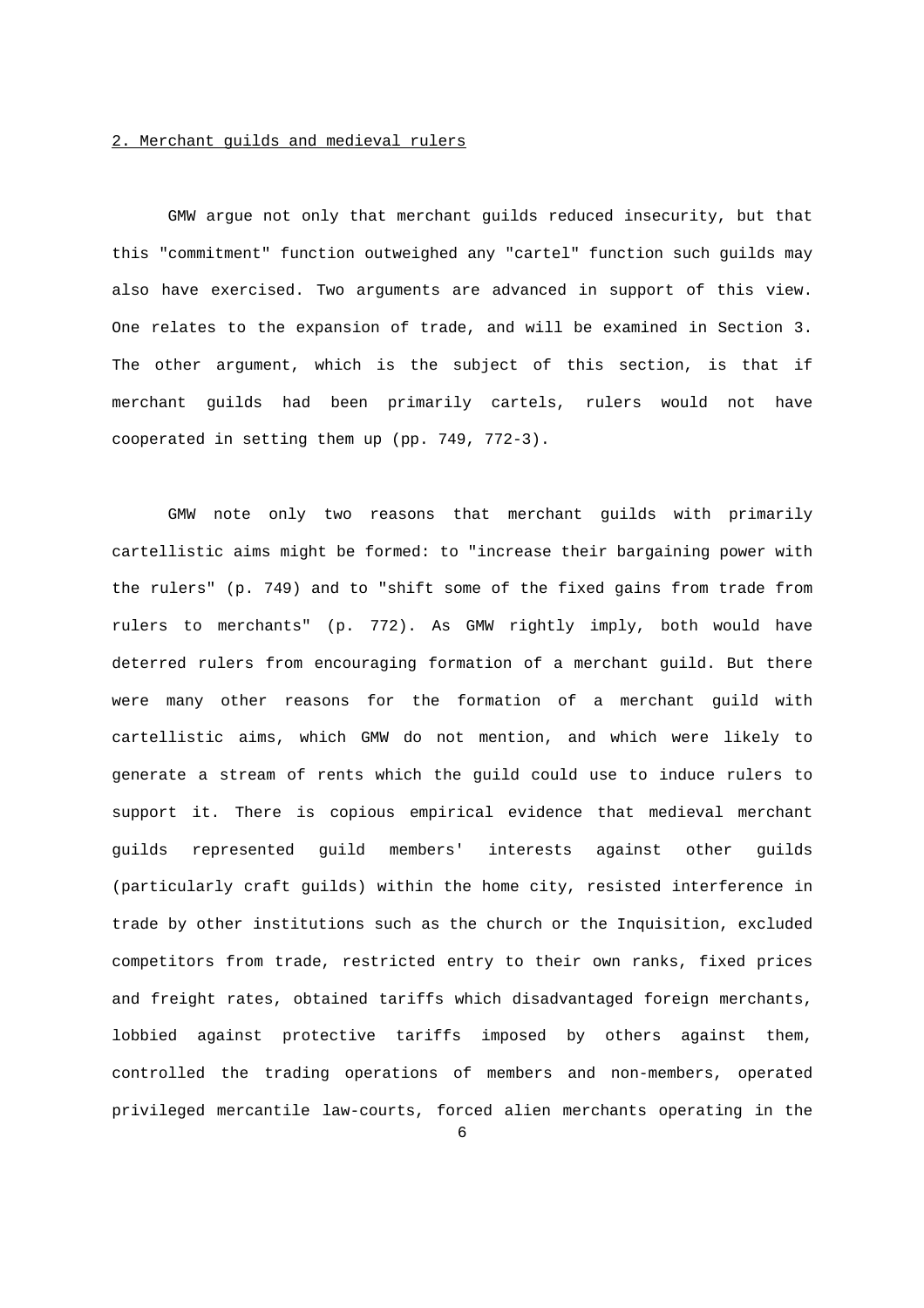city to use only native ships, obtained insurance statutes discriminating against foreign merchants and shippers, inflicted embargos on foreign ports and merchants, levied tolls and duties on their own members and others, and opposed the foundation of merchant guilds in their city by alien merchants.<sup>5</sup>

 Any or all of these activities could ensure for members a stream of rents great enough to provide payments to alien rulers to induce them to support the guild's establishment and enforce its subsequent operations. Depending on the nature of the "fixed gains from trade" involved, a cartellike guild could well be in a position to deliver greater and more reliable benefits to the ruler, at crucial political junctures (such as wartime), than he could rely on from generalized, free and secure trade (or recognize he would receive from such trade, given that it had probably seldom if ever previously existed). This is supported by the historical record. Rulers frequently issued privileges to guilds of alien merchants whose primary purpose was rent-seeking, in return for a share of the rents in the form of bribes, loans, higher or more regular customs duties, and so on.<br>6

 $\overline{a}$ 

 ${}^{\circ}$ Kedar (1976), pp. 54-5, recounts how the rulers of Genoa and Venice granted privileges to alien merchants, especially in military crises, instancing that "during the War of Chioggia, the Venetian government promised to foreigners that, in return for aid to the war effort, they would be granted the right to engage in local as well as in maritime trade". According to

<sup>5</sup> For a detailed discussion of such aims and activities on the part of medieval merchant guilds, see Postan (1973), pp. 189 (on Europe as a whole), 198-9 (on the German Hanseatic cities); Gross 1890 (on England); Clune (1947), pp. 23ff (on England), 137ff (on Ireland); Smith (1940), pp. 26-8, 38-43, 51-6, 61-4, 76-7, 86 (on Spain); Dollinger (1970), pp. 132, 137, 161 (on Germany); Coornaert (1941), p. 69 and passim, Coornaert (1947), pp. 48-55, 221-3 (on France); De Roover (1963), pp. 113, 118 (on German and English merchant guilds); Hibbert (1963), pp. 169-74, 186, 194-202 (on Europe as a whole).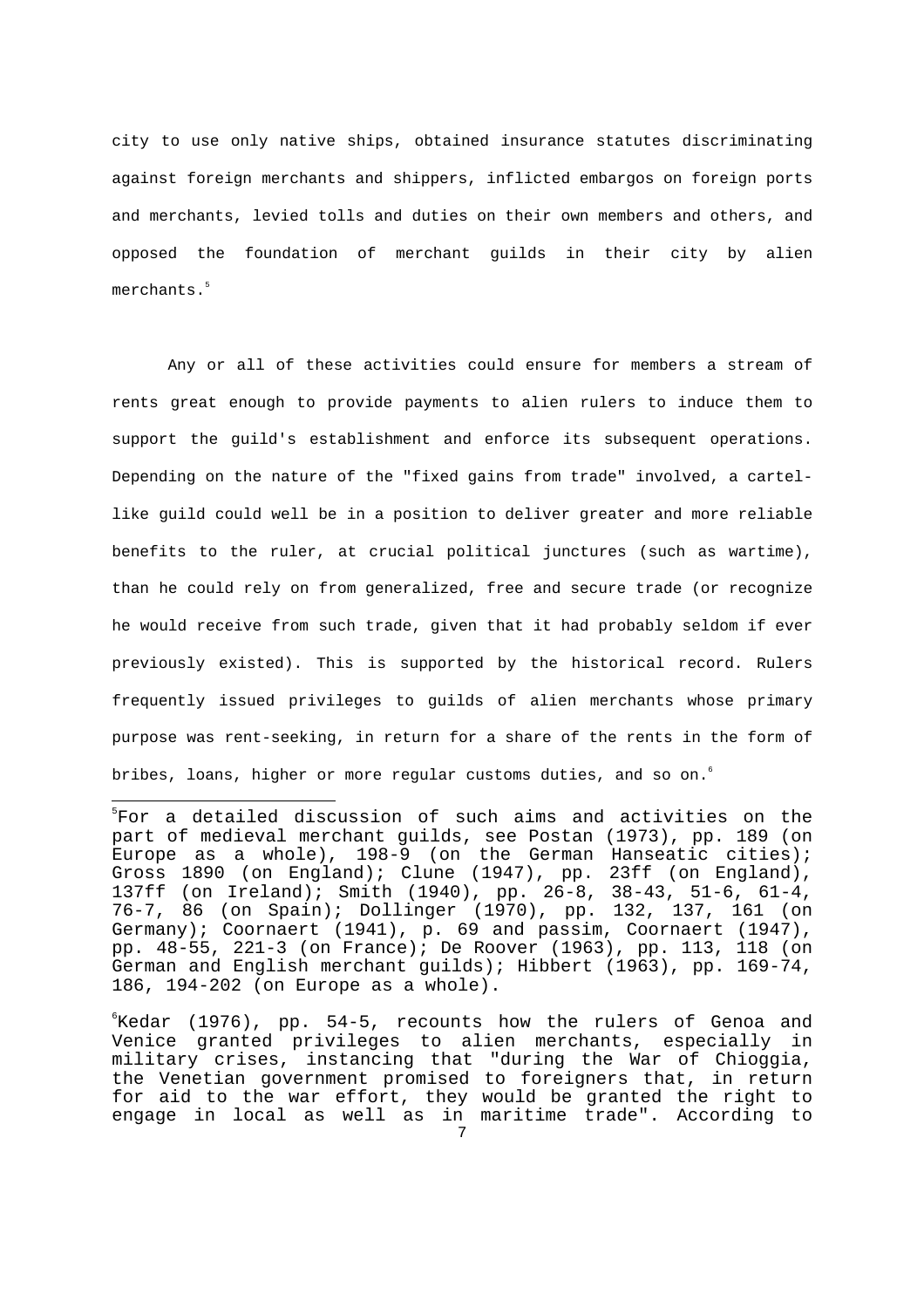Moreover, an alien ruler would not have had to enjoy any offsetting advantage, if the merchant guild was simply established under another ruler's jurisdiction, with the capacity to enforce its writ on its members in any jurisdiction, and was unilaterally presented to the alien ruler as the institution with which he had to negotiate. Merchant guilds were generally formed on the basis of privileges issued by the rulers of their own cities, precisely in exchange for a share of the rents they were expected to derive from these privileges. In Spanish cities, for instance, "it was the rule rather than the exception for the Consulado [the merchant guild] to pay substantial sums for privileges and other favors granted by the crown".<sup>7</sup> Presented with such a fait accompli, and with no potential cartel-breakers available owing to enforcement of the merchant guild's monopoly in other jurisdictions, the best thing for a foreign ruler to do

Lloyd (1991), pp. 23-4, 50, 369 and Dollinger (1970), pp. 56-8, the English monarchs Edward I, Edward II and Edward III all granted granted privileges to the German Hanse in London in return for higher customs duties, cash payments, and large loans; these privileges, which included wool-trading licenses, reductions in customs dues, and the right to collect customs dues for others, evoked attacks from English merchants. Lloyd (1991), p. 369, describes how the privileges of other foreign merchants in London also arose from Edward I's being "ready to assist all alien merchants (at a price)".

i

 $^7$ This is amply shown by the detailed analysis of Spanish merchant guilds in Smith (1940). The Majorca merchant guild, for instance, was established and issued with privileges by the municipal authorities and the Spanish crown, in exchange for the merchants' helping to float a loan that would enable Majorca to finance four galleys for one of the crown's Sardinian expeditions (p. 37). The Valencia guild obtained renewal and enlargement of its privileges in exchange for helping to finance overseas political adventures on the part of the ruler. Spanish merchant guilds were frequently asked to provide services and money to the state; even guarantees in their charters supposedly protecting them against forced loans were ignored in time of war or famine (pp. 64-5, 85).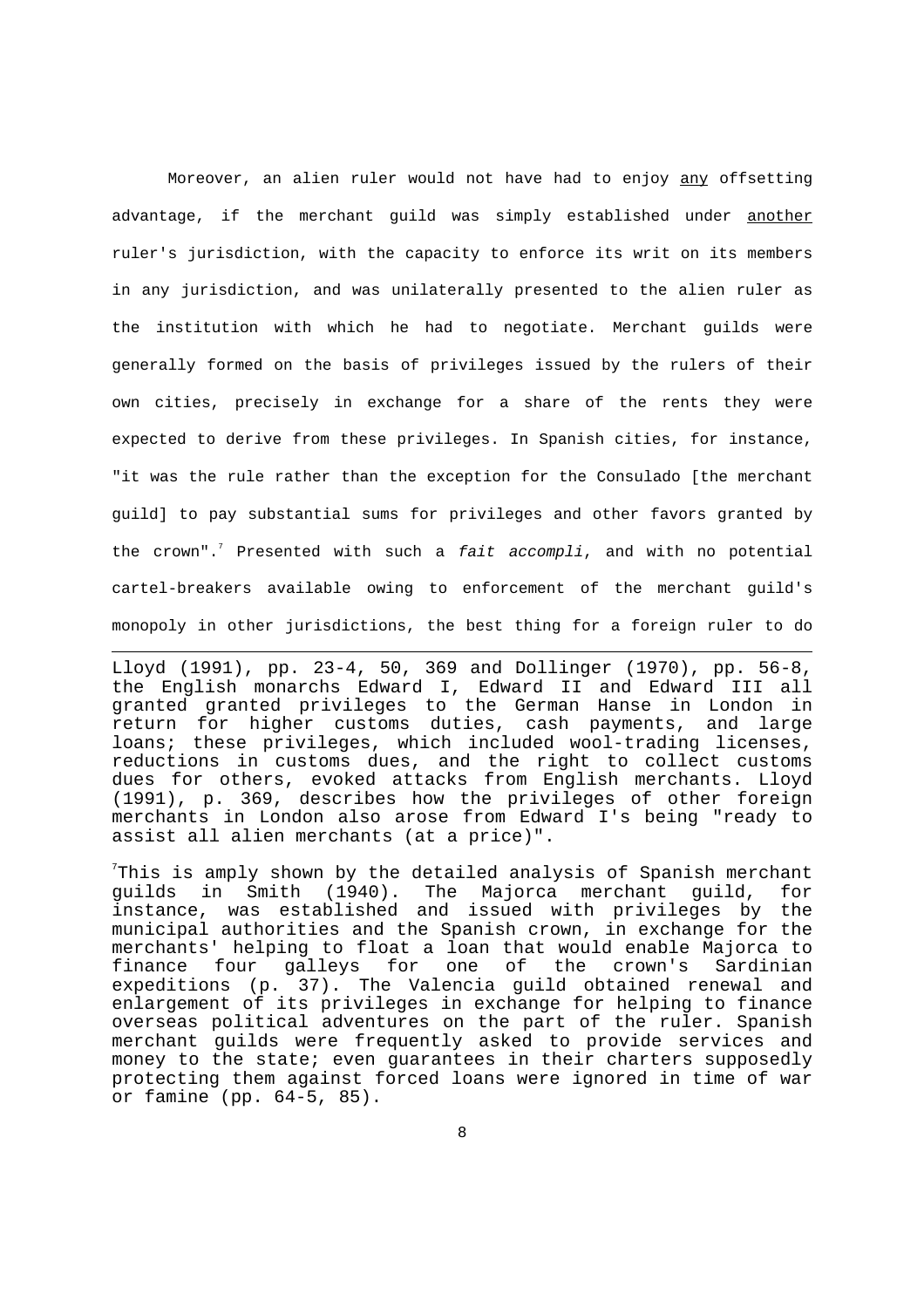might well have been to take the existence of the merchant guild as given, and recognize it in his own realm rather than risk an embargo by its members. The historical record suggests that this is precisely what happened in the granting of privileges to merchant guilds by alien rulers. $^{\circ}$ 

 GMW claim that "as the state system evolved, the need for the merchant guilds to secure merchants' rights declined" (p. 773). The subsequent historical record, as GMW themselves acknowledge, shows that the merchant guilds themselves did not decline. Merchant guilds survived, and new ones continued to be formed, throughout the sixteenth, seventeenth and eighteenth centuries in most parts of Europe outside England and the Low Countries, often with the explicit support and encouragement of the state.<sup>9</sup> Thus there were very large numbers of merchant guilds which were formed not because of the particular "need" identified by GMW (i.e. as a "commitment mechanism") but for other reasons (e.g. as rent-seeking cartels). If, as GMW argue, a cartel model of merchant guilds is inappropriate and should be replaced by a "commitment" model, then one would expect merchant guilds to

 $\overline{\phantom{a}}$ 

 ${}^{\rm s}$ This was the case, for instance, for alien rulers (e.g. in London or Bruges) facing the Spanish merchant guilds, which (in exchange for a share of these guilds' monopoly rents) were endowed by the Spanish sovereign and their own municipalities with privileges which included jurisdiction over Spanish merchants trading abroad. Alien rulers, if they wanted Spanish trade to pass through their cities, had to accept the guild organizations established through privileges granted by Spanish sovereigns and municipalities, as described by Smith (1940), pp. 5, 57, 64, 68-9.

<sup>°</sup>On On the survival of medieval merchant guilds and the establishment of new ones throughout the period between 1500 and 1800 in most parts of Europe, see Ogilvie (1993), pp. 169-70, 173; Ogilvie (1994), pp. 43-5; and Ogilvie (1995). On the survival of the Spanish merchant guilds into the nineteenth century, see Smith (1940), pp. 16-18.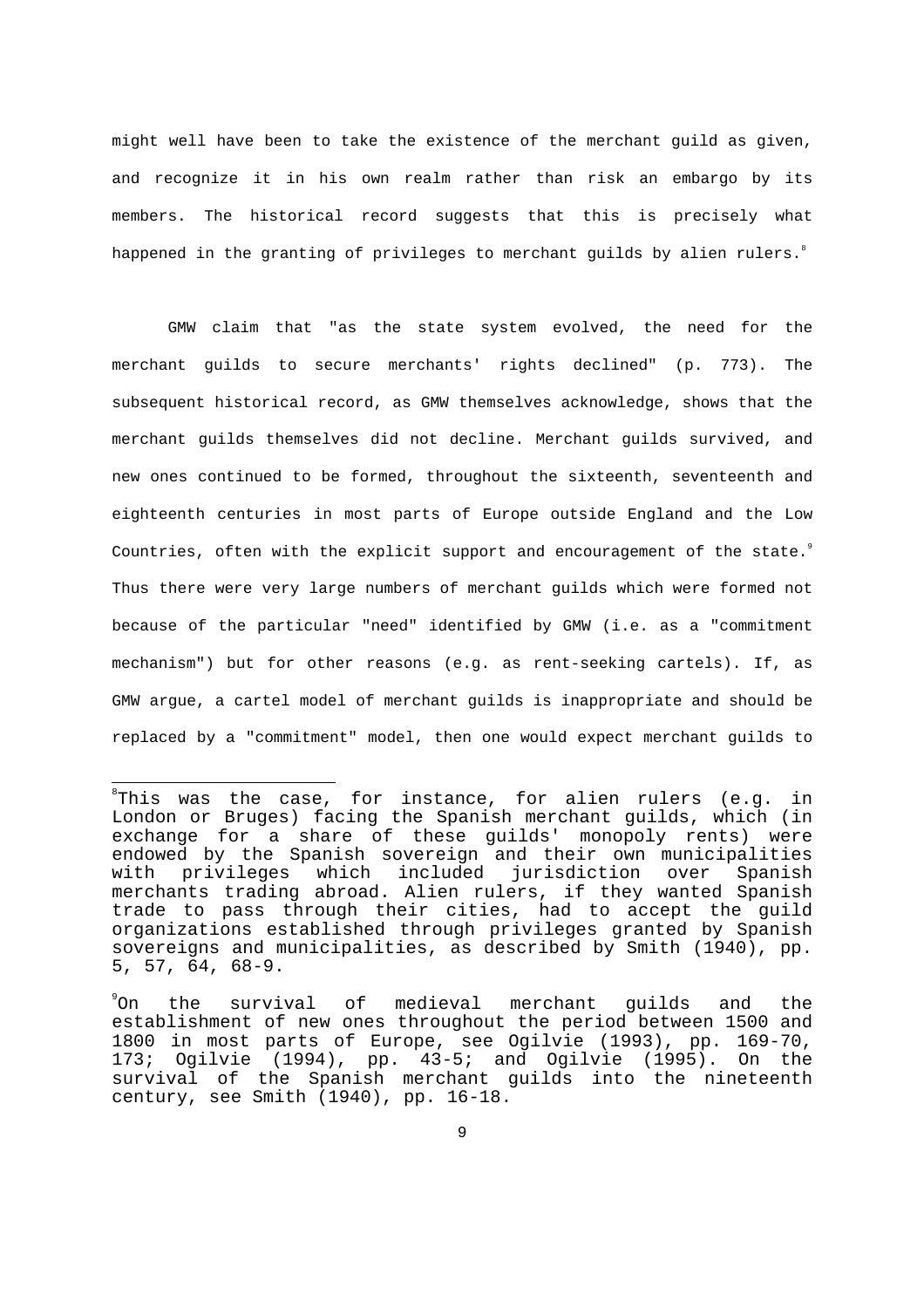have disappeared (or at least to have ceased to be formed) with the growth of the early modern state. They did not.

 Rulers in both medieval and early modern Europe were clearly quite prepared to support the foundations of cartellistic merchant guilds in exchange for a share of their rents. Thus ruler support provides no refutation for the view that merchant guilds were primarily cartels.

# 3. Merchant guilds and the expansion of trade

 The second argument advanced by GMW in support of the view that merchant guilds were primarily "commitment devices" rather than cartels is that such guilds caused trade to expand rather than to contract. The evidence for this is a handful of cases - five, to be precise - in which the formation of an effective merchant guild in a foreign city was followed by an expansion of trade: for Genoese merchants in North Africa in 1161; for Catalan merchants in Sicily in 1286; for German merchants in Bruges after 1252; for Italian merchants in Flanders (p. 754); and for Hanse merchants in Bruges after 1309 and again after 1360 (p. 760). There are two serious weaknesses in this reasoning.

10 First, there are well-known problems with arguments of the form "post hoc ergo propter hoc". It is widely recognized that international trade, in particular, is influenced by a plethora of variables, and the danger of concluding that association implies causation is apparent from many contributions to the long and inconclusive debate on the effect of trade policy in less-developed economies today (in which a much wider range of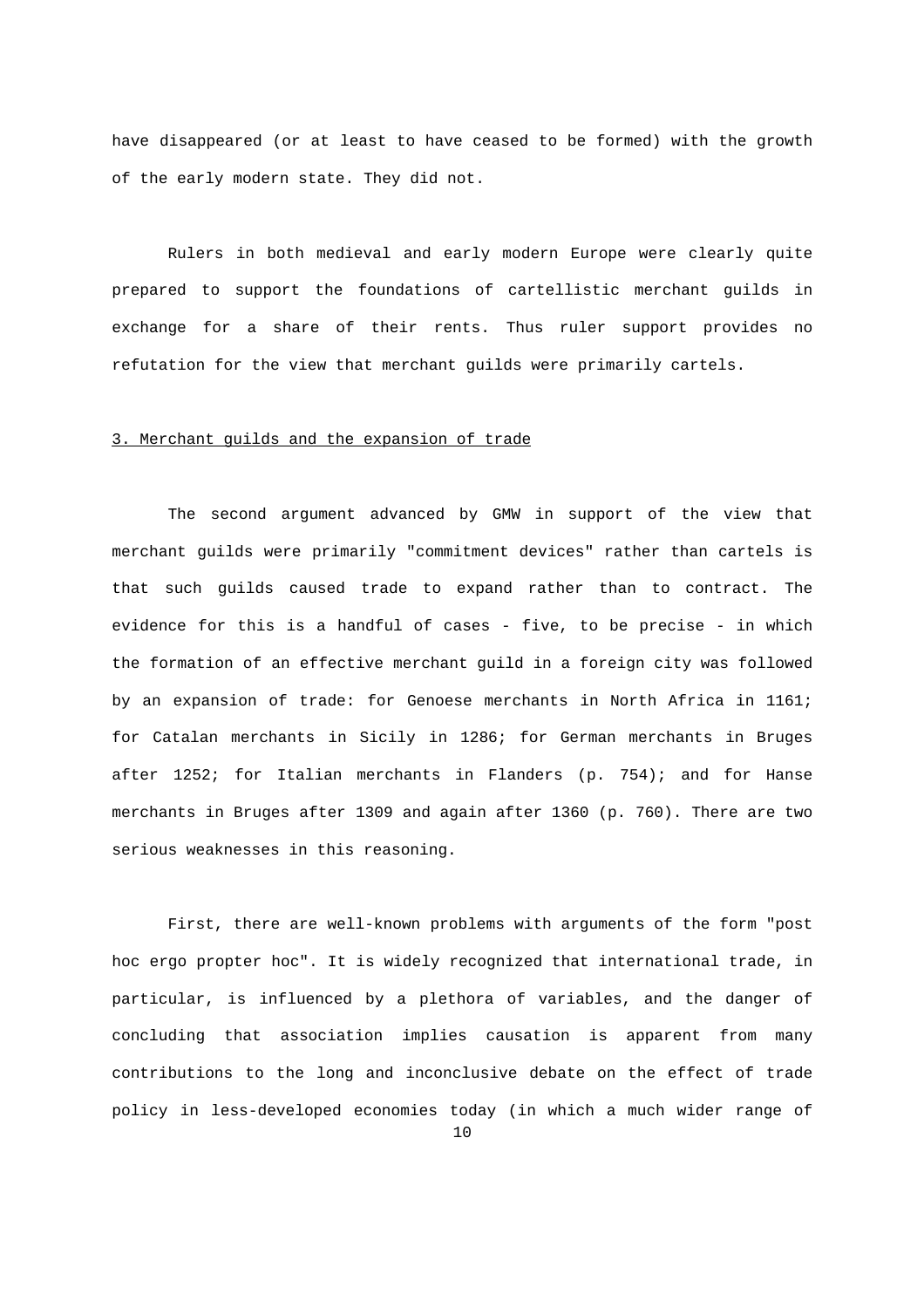empirical data is deployed than by GMW for medieval Europe). Other, underlying characteristics of the international economy, of the cities concerned, or of the particular group of merchants involved, could generate an upward trend in trade strong enough to counteract - especially in the short term - the contractionary effects of a merchant cartel, particularly since guilds are widely recognized to have imposed stricter monopolies during periods of stagnation than in periods of expansion.

 Merchant cartels may even have formed precisely because an upward trend in trade (caused by exogenous factors) was beginning to generate a stream of rents worth capturing. There are several cases which support such a hypothesis. The formation of merchant guilds in Spain, for instance, "followed in the wake of expanding trade in the western Mediterranean, and its organization is first encountered in the towns which were most prominant in maritime commerce".<sup>10</sup> The German Hanseatic League, too, was a

result - rather than a cause - of the great expansion of German trade: In the second half of the fourteenth century German commerce had all but reached the limits of its territorial expansion. From then onwards the German towns were more anxious to keep the positions they possessed than able to acquire new positions further afield. This indeed became the purpose of the Hanseatic League, and from this point of view the League was little more than a federation which the German towns established among themselves to maintain by political action that place in European trade which they had won for themselves in the course of the economic changes of the preceding epoch. $11$ 

The resistance to the Hanse in the later fourteenth century which led it to

 $11$ Postan (1973), p. 192.

 $\overline{\phantom{a}}$ 

 $^{10}$ Smith (1940), p. 4. Similarly, Spanish guild-courts (which sometimes antedated merchant guilds themselves) were "brought forth by the economic renaissance of the late medieval period" (pp. 4-6).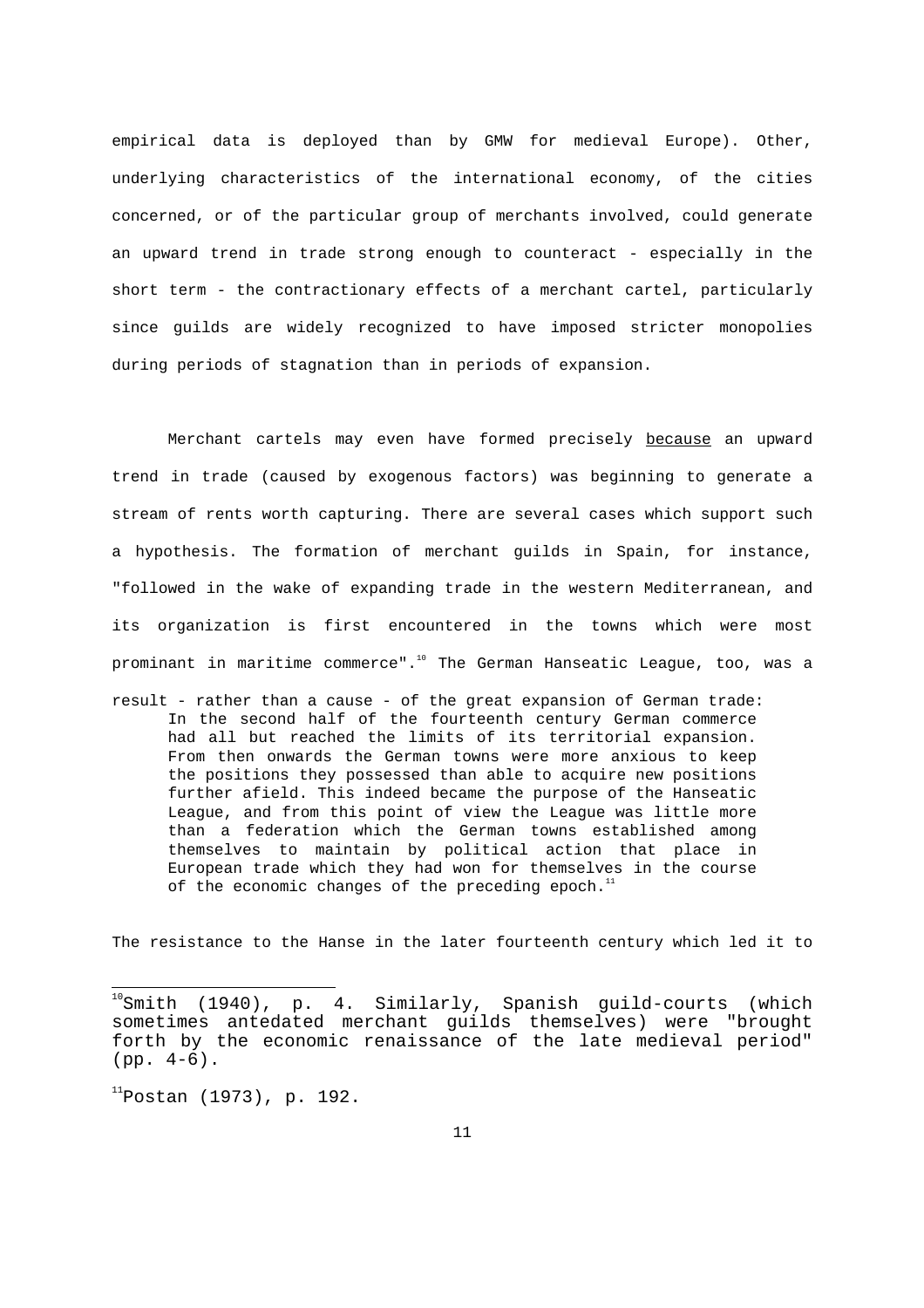transform itself into an association of cities failed to check the progress of its rivals; trade did not decline, but the Hanse did. $^{12}$ 

 Without an examination of the counter-factual question, "What would have been the trend in trade in this city without the formation of a merchant guild?", it is impossible to argue that guild formation caused trade to increase. The volume of trade in medieval European cities was influenced by a wide array of variables other than relationships between rulers and guilds of alien merchants.

 This is related to a second problem: even if there were a clear causal link between guild formation and upswings in trade in the cases instanced by GMW, five cases do not establish a general rule. GMW do not draw any empirical contrasts between trading trends in European cities which did negotiate agreements with merchant guilds and those that did not. Nor do they examine a sufficiently large and representative sample of cases in which merchant guilds were formed to make a general statement that guild formation was always followed by an upturn in trade. <sup>13</sup> Anecdotal evidence concerning trade trends cannot be used to confirm or refute any theory of the functions of merchant guilds. Therefore, the central - indeed, the only - argument supporting the contention that merchant guilds were beneficial to the economy is fatally flawed.

 $^{12}$ Dollinger (1970), pp. xviii-xix.

 $\overline{\phantom{a}}$ 

 $13$ Smith (1940), p. 71, shows that conflicts between the merchant guilds of rival Spanish cities - Bilbao and Burgos - were followed by a long-term and irreversible downturn in their trade, although he is sufficiently aware of the other influences on trade not to assign merchant guilds exclusive responsibility for the general decline of Spanish trade in this period.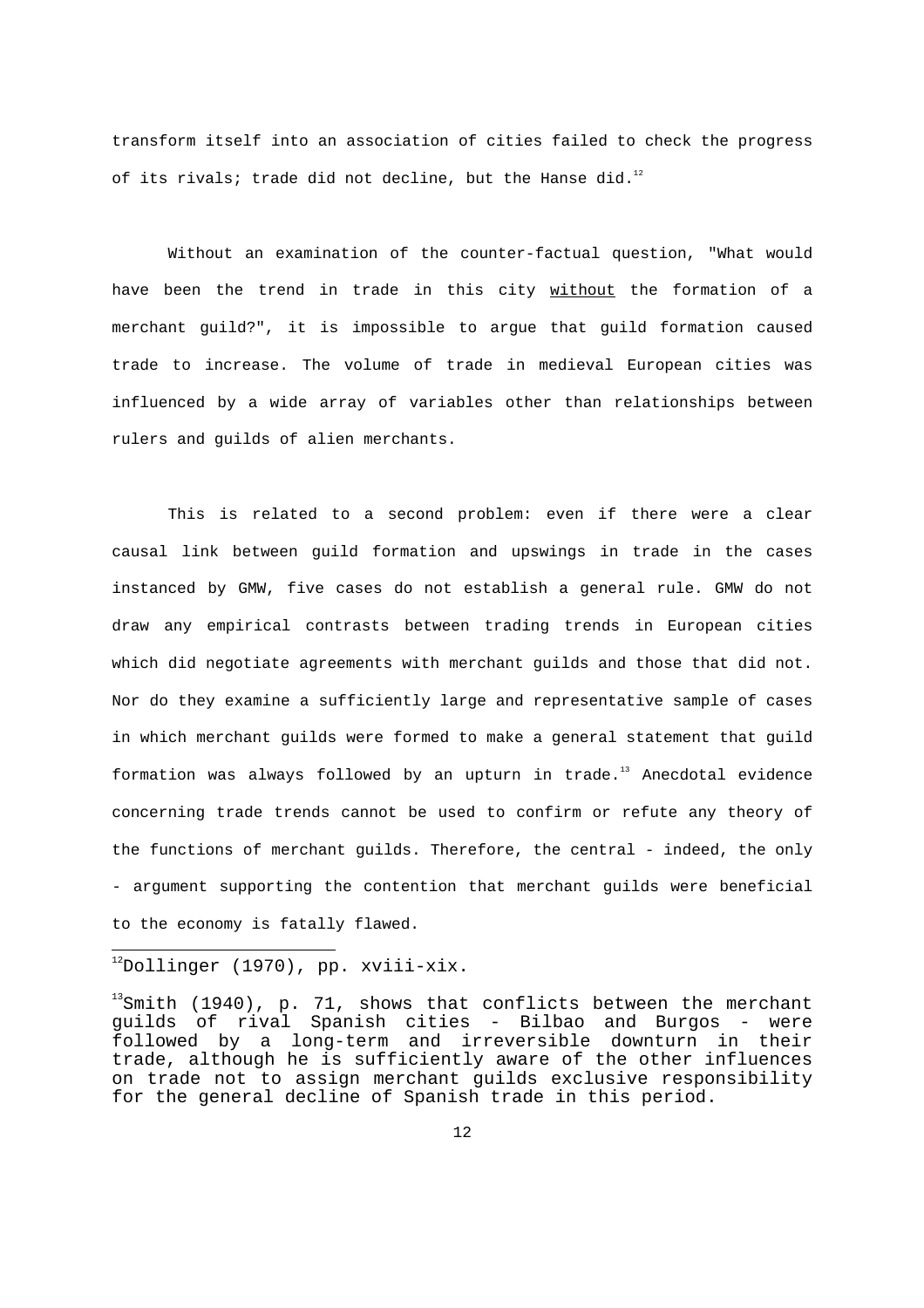In theory, merchant guilds could have exercised both commitment functions and cartel functions. Indeed, GMW may have understated the commitment function of a merchant guild in an alien city: it could provide a reliable formal organization for negotiation with foreign rulers not just to get guarantees of security, but also to obtain privileges enabling its members to trade despite the monopoly rights customarily enjoyed by the local merchant guild. $14$  Insofar as a merchant guild in an alien city exercised these functions, it may well have facilitated trade. However, a merchant guild could also constitute a mechanism for restricting entry of new traders to its own ranks, for prevailing on a ruler to constrain the activities of other merchants and merchant guilds, and for mobilizing inter-guild conflict (including, as we have seen, destruction of property and acts of piracy). Insofar as it engaged in these activities, it would have decreased the ability of non-members to trade, increased commercial insecurity, and decreased the overall volume of trade.

 Given that in theory both effects are possible, the net effect of merchant guilds must be established empirically. As we have seen in

 $\overline{\phantom{a}}$ 

 $^{14}$ According to the account given by Postan (1973), pp. 255-6, this was precisely the reason English merchants wanted to set up a "Hanse" or "society" of their own in Danzig: "The existence of a corporate body involved the right of jurisdiction over its members, and the power to enforce its own rules and regulations, or, in other words, the opportunity for escaping the jurisdiction of Danzig's courts and the rules and regulations of Danzig's municipality"; the Hanse resisted this, "to prevent the English from developing their trade outside the control and jurisdiction of the town". For a detailed discussion of the monopoly rights over local trade which were customarily enjoyed by the local merchant guild in the vast majority of European cities, and which began to intensify in the thirteenth century, see Hibbert (1963).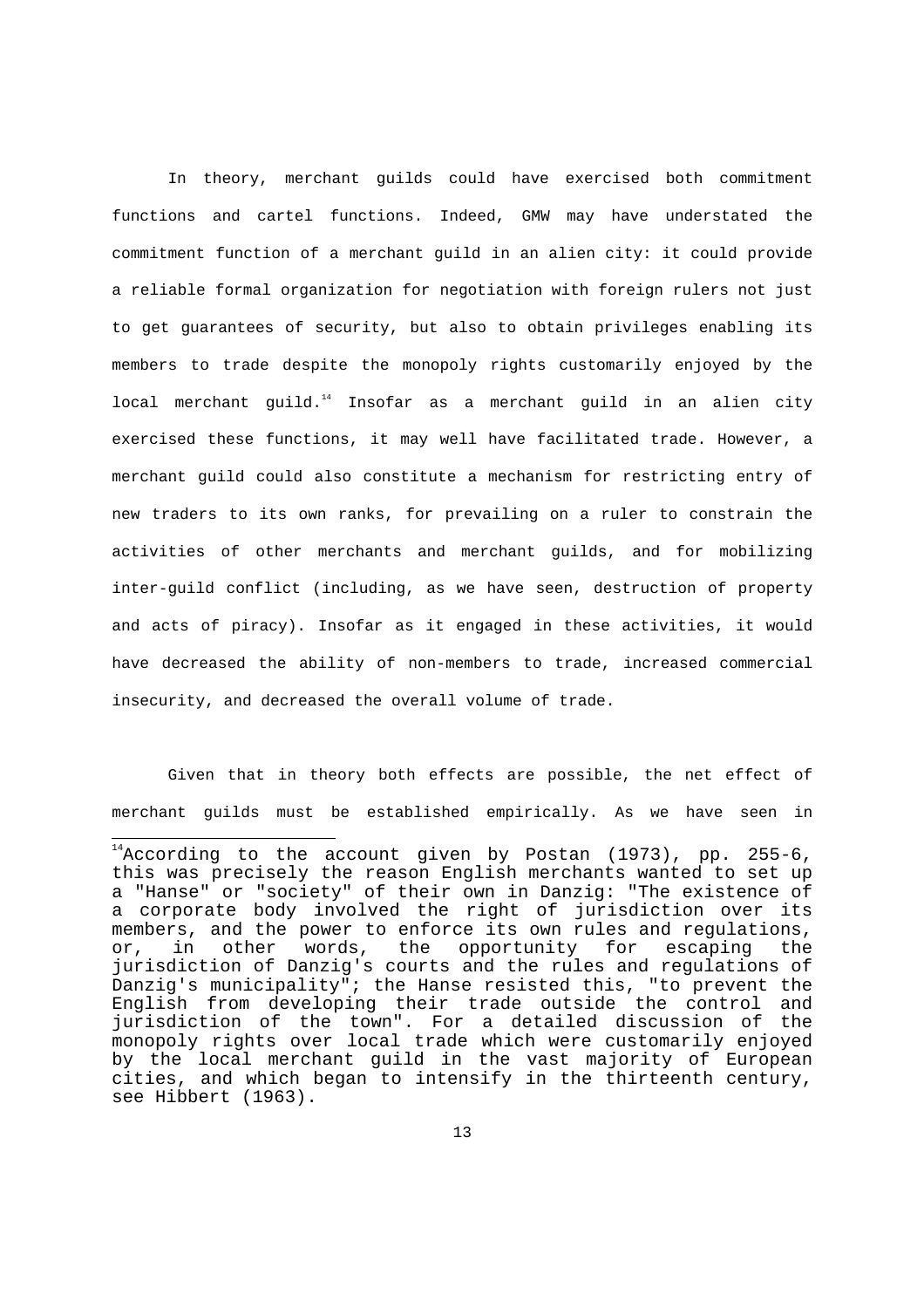Sections 2 and 3, the empirical arguments on which GMW base their conclusion that the "commitment" function of merchant guilds was primary and the cartel functions secondary are both flimsy and faulty: ruler support and trade expansion are as consistent with a cartel theory as they are with a commitment model. As we have seen, there is copious evidence that merchant guilds did exercise cartel functions, and this must be matched by more robust evidence than has yet been presented that such guilds also exercised important commitment functions. <sup>15</sup> Finally, much more rigorous analysis of the operations of particular guilds in the face of particular situations and problems arising in medieval trade would be necessary to establish that the "commitment" function of merchant guilds had primacy over the "cartel" function. This question cannot be answered, as is claimed, by either the theoretical or the empirical arguments advanced in this paper.

i

 $15$ The argument advanced by GMW on p. 757 note 12, that guilds were not in fact monopolistic because entry was permitted, is confused. Entry was permitted to the guild, not to the economic sector over which it had exclusive privileges. It was possible, though usually difficult, to obtain entry to merchant guilds: admission was often restricted to citizens of the local community, kin of existing members, members of particular religions (Jews were often excluded), members of certain ethnic groups (Slavs were excluded from many German merchant guilds from 1309 onwards), males (women were almost always excluded), members of certain occupational groups (craftsmen and small shopkeepers were often excluded), and persons who could afford to pay very high admission fees. Such restrictions often effectively limited entry to a trickle. No entry at all was permitted (e.g. by other guilds or by non-members of the merchant guild) to the branch of commerce over which the merchant guild had monopoly privileges. In this sense, a merchant guild enjoyed a monopoly over commerce in the geographical area and economic sectors specified in its privileges. For details of the entry restrictions and monopolies imposed by medieval merchant guilds, see Gross (1890); Postan (1973), pp. 189, 198-9; Clune (1947), pp. 23ff, 137ff; Smith (1940), pp. 26-8, 38-43, 51-6, 61-4, 76-7, 86; Dollinger (1970), pp. 132, 137, 161; Coornaert (1941), p. 69 and passim; Coornaert (1947), pp. 48-55, 221-3; De Roover (1963), pp. 113, 118; Hibbert (1963), pp. 169-74, 186, 194-202.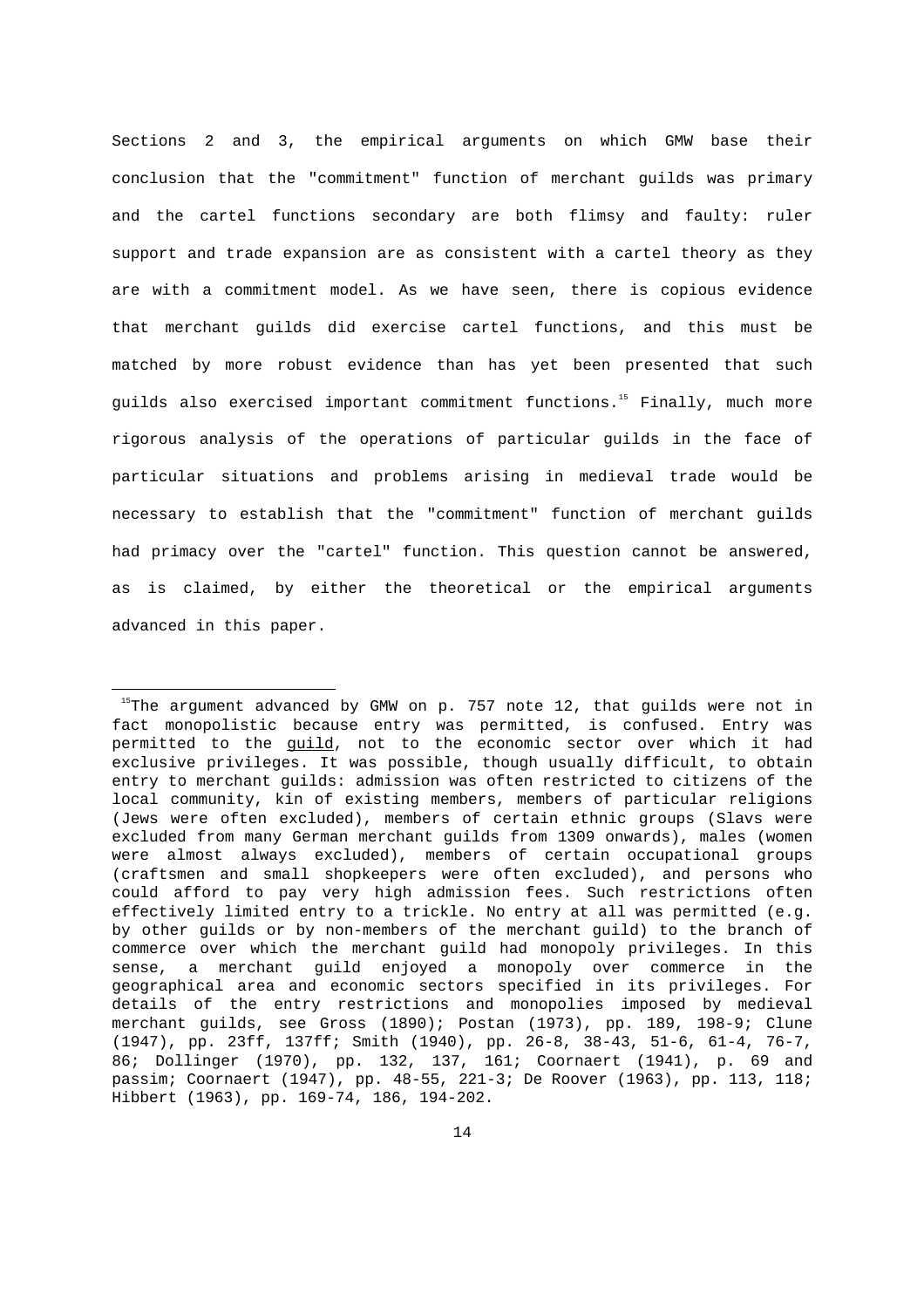### 4. Is this model generally applicable?

i

 GMW draw wide inferences from their model. They refer, for instance, to "the guild's contribution to fostering the growth of trade" (p. 758) and to "our analysis of the evolution of the guild in northern Europe" (p. 758); they claim that their paper "sheds light on the changing nature of guilds over time and the complex nature of guilds at any point in time" (p. 749); and they conclude that "at least during the late medieval period, guilds led to trade expansion" (p. 772). Such general statements about the evolution, nature and economic contribution of "the guild" cannot be made on the basis of the arguments presented in their paper.

 First, the model GMW propose (as they acknowledge elsewhere) does not apply to craftsmen's guilds, which were far more numerous and are what are ordinarily referred to by the general concept of "the guild" or "guilds"; it applies solely to merchant guilds.<sup>16</sup> Secondly, the model applies only to merchant guilds at a particular point in time, the late medieval period, when there were serious problems of commercial insecurity for which no other institutional solution was available. With the growth of the state, superior mechanisms evolved almost immediately for achieving the same commitment to security, and this beneficial feature of merchant guilds then ceased to exist, as GMW acknowledge (p. 773). However, merchant guilds continued to be formed, with state support, as rent-seeking devices, into the early nineteenth century. This model does not apply to the merchant

 $16$ This is reflected, for instance, in the almost complete absence of any mention of merchant guilds in either the standard article on "The Gilds" by Thrupp (1963) or the famous monograph on "The cartel functions of the guilds" by Mickwitz (1936).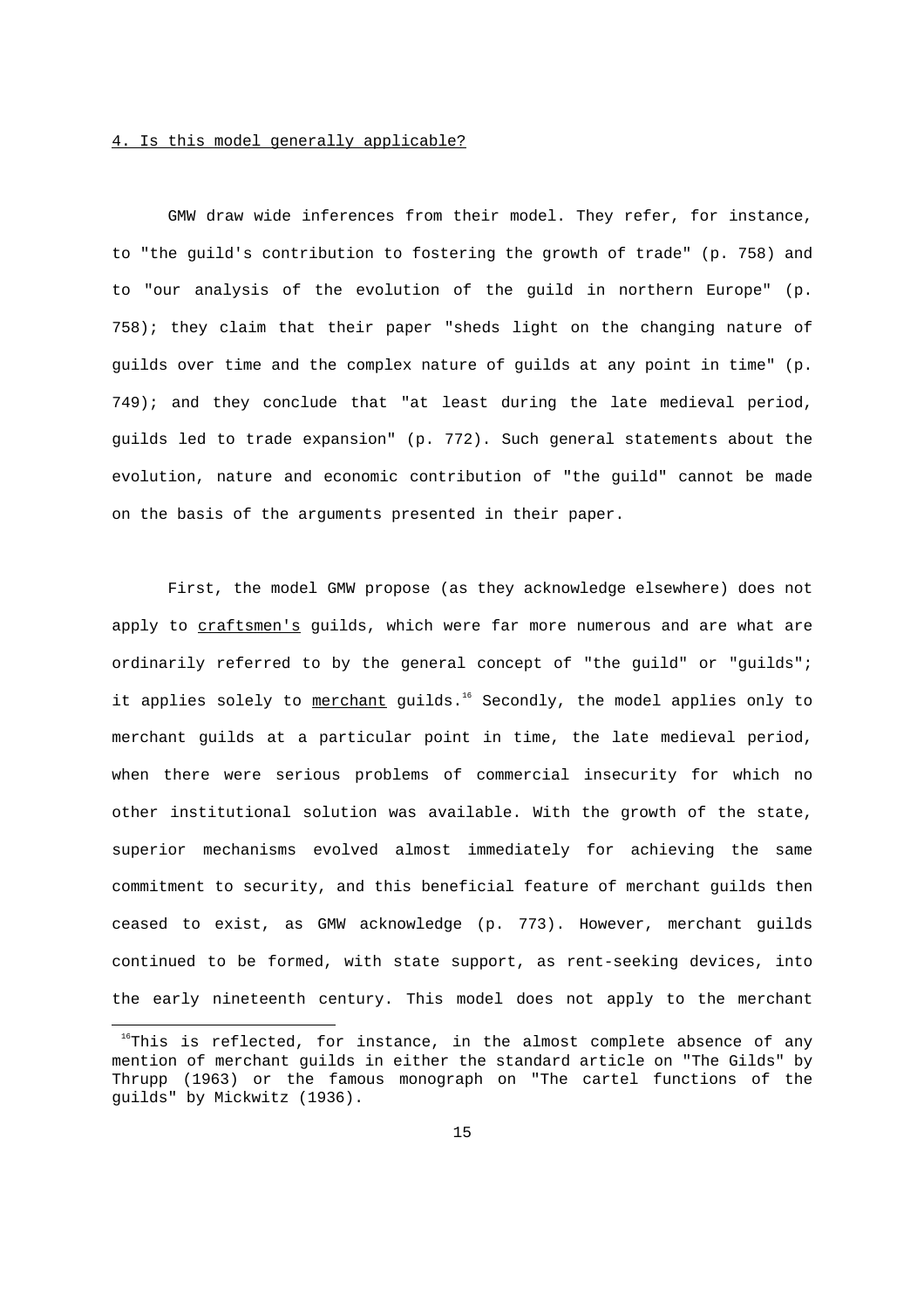guilds which dominated European trade for at least 300 years after any "commitment" functions they may have had became obsolete.

 But this model is even more restrictive. It is not even relevant to all medieval merchant quilds - it can be applied only to a tiny minority of them. The model put forward in this article requires that the merchant guild have maintained a consulate or Kontor in a foreign city, something which only a minority of merchant guilds had the interest or capacity to do. In addition, it requires that the merchant guild have been able to impose an effective embargo on a foreign ruler - that is, that its jurisdiction have encompassed a significant proportion of the trade passing through that ruler's territory. This feature was displayed only by a very small and unusual minority of medieval merchant guilds: namely, the organizations representing all the merchants from a very large trading city which was a major player in international trade (this was true only of a handful of Italian and Spanish cities, and of no German cities at all); or a multi-city merchant guild that encompassed merchants from a number of smaller cities which together constituted a major player in international trade (the German Hanse was the only real example of such an organization).<sup>17</sup> Merchant guilds manifesting these features were in a very small minority. Indeed, it would be more accurate to refer to such organizations as "merchant consulates" or "merchant alliances" than as "merchant guilds". The vast majority of merchant guilds in medieval Europe encompassed only the merchants in a single city, sometimes only in a single branch of commerce in that city. Because most European cities were too

i

 $17$ On the uniqueness of the Hanse as an association of cities for economic rather than political purposes, see Dollinger (1970), p. xvii.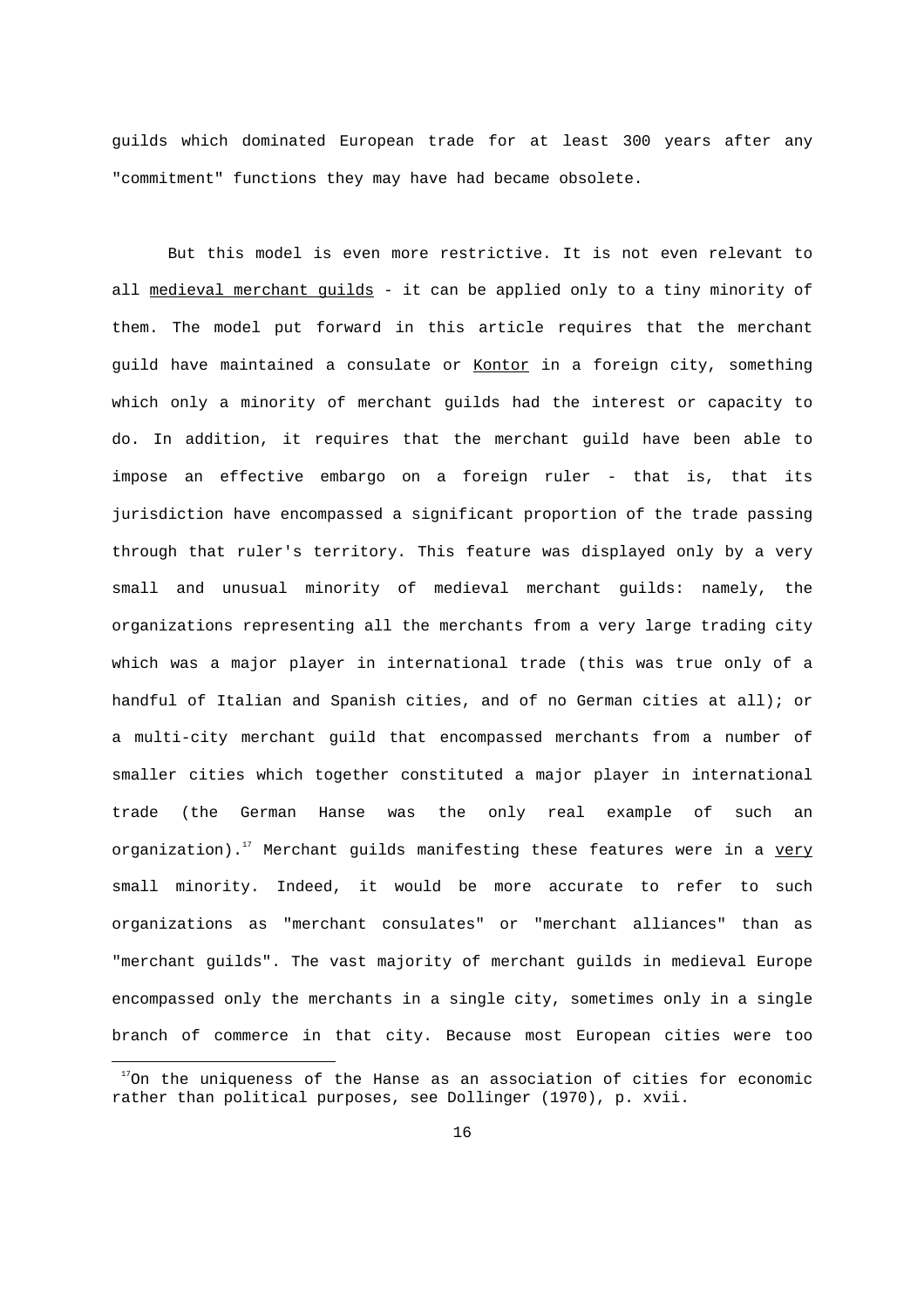small to be major players in international trade, most merchant guilds did not have consulates in foreign cities, and did not form inter-city merchant organizations such as the German Hanse. Thus most merchant guilds did not display the features necessary for this model to be applicable to them. Instead, such guilds were formed, supported by rulers, and endured for centuries, in order to seek and defend rents for their members through monopoly privileges over regional and local trade.<sup>18</sup>

### **Conclusion**

i

 GMW do not provide an alternative to the monopoly theory of guilds in general. Rather, they proffer an ingenious model requiring specialized features on the part of both major actors - rulers and guilds. The features required for rulers - the inability to "commit" to an acceptable level of commercial security for merchants - ceased to be observed with the growth of the state after ca. 1500. The features which the model requires of guilds were never shown by craft guilds, were not observed in the vast majority of merchant guilds during the late medieval period, and became irrelevant for all merchant guilds after this period.

 $18$ See Postan (1973), pp. 190-1, who describes how towns in which "strangers were allowed to enter and where trade with strangers was more or less unrestricted by any law" were the exception; by the late medieval period, the majority of large towns in Europe were becoming ones "where local companies watched and fought jealously over their fields of operations; and countless other smaller towns in France and Germany ... sank into ... wellregulated stupor"; see also the discussion by Hibbert (1963), pp. 226-7. According to the account in Clune (1943), p. 16, in England, as well, by the thirteenth century, at least one-third of towns had merchant guilds (about 100 towns in England and 70 in Ireland and Wales); given that "large towns" in England in this period had an average population of less than 5000, the vast majority were not major actors in international trade, and thus their merchant guilds had primarily local functions.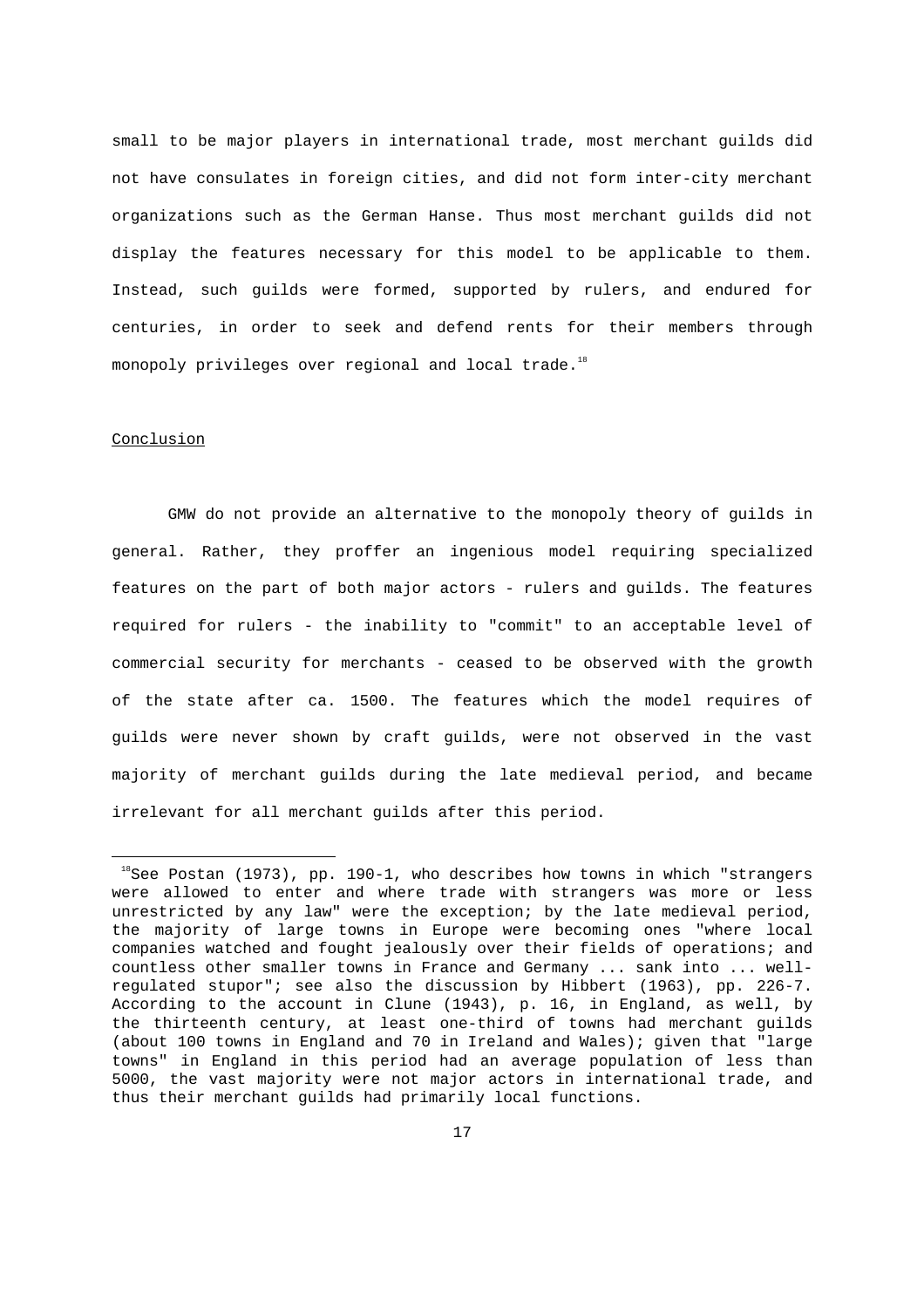Even for the restricted varieties of guild to which it can be applied, this model suffers from serious problems. It models commercial insecurity as something that medieval rulers could "commit" to reduce, yet it is clear even from GMW's own evidence that a significant proportion, perhaps the majority, of commercial insecurity in medieval Europe was not under the control of rulers, and that part of it was created by conflict among merchant guilds for monopoly privileges from rulers. GMW argue that rulers would only have cooperated with merchant guilds if such guilds had been "commitment devices"; however, guilds that were "cartel devices" could theoretically and did historically obtain state support through paying rulers a share of their monopoly rents. GMW argue that five cases of trade expansion following on formation of merchant guilds refutes the cartel theory of guilds, yet ignore the fact that association does not imply causation, that five cases do not establish a general rule, that trade trends are affected by a wide variety of factors other than bargaining between rulers and merchant guilds, and that no investigation has been made of what would have happened to trade trends without merchant guilds. As a consequence, there is no empirical support for the claim that the function of the merchant guild as a "commitment device" dominated over its function as a cartel.

 This article tells an elegant story. It always entertaining to be told that tedious truths - such as that corporate groups seek monopoly rents for privileged social groups - are not the case. It is comforting to hear that apparently coercive and abusive institutions are, after all, optimal for all parties. However, a theory must be more than elegant,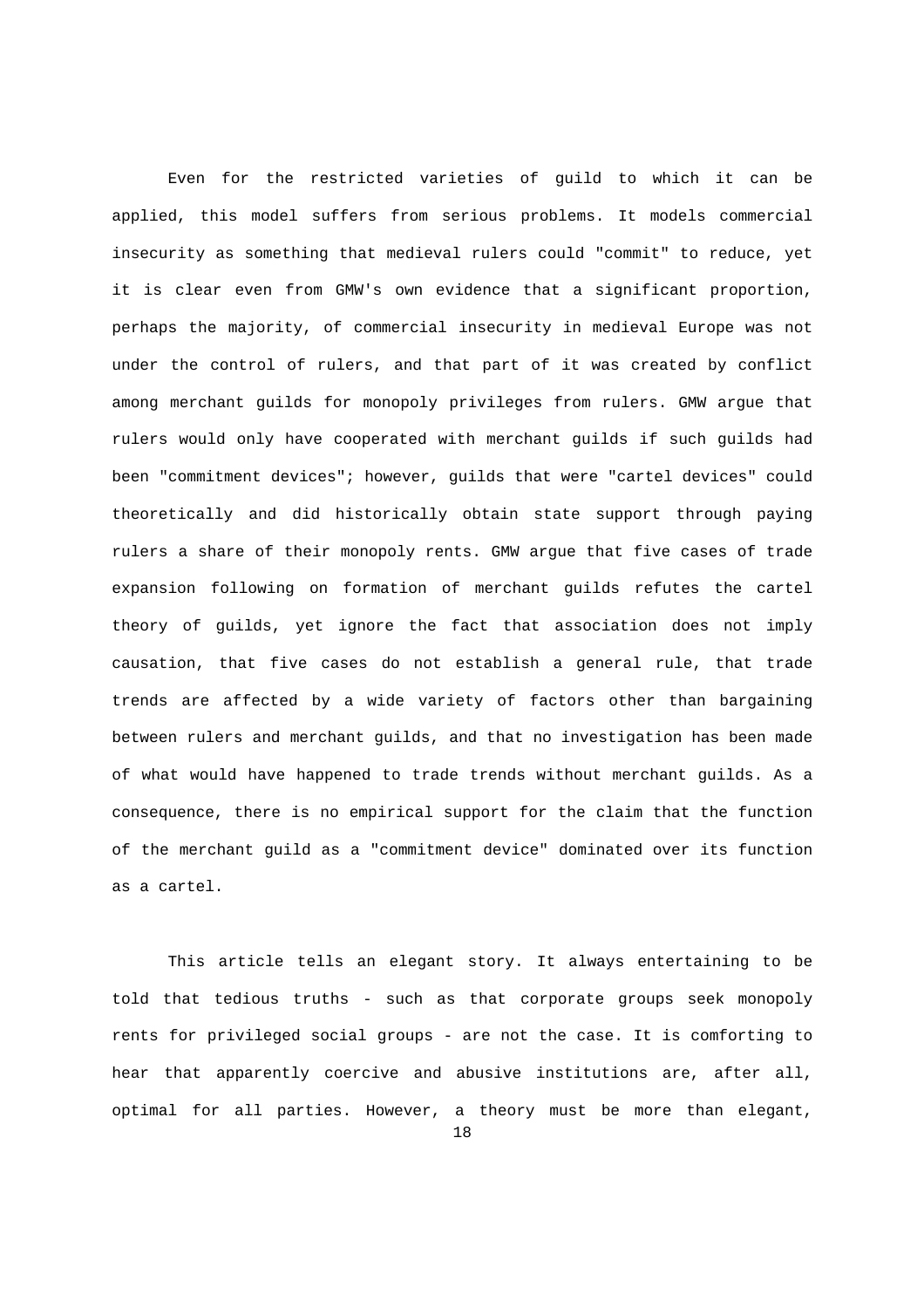iconoclastic, or Panglossian. It must also explain empirical findings better than competing theories. This theory fails that test. Until better arguments are presented, we are left with a conclusion which may appear boring and not very comforting, but is at least consistent with the known facts: guilds were cartels that benefitted their own members; there is little reason to believe that they benefitted the economy at large.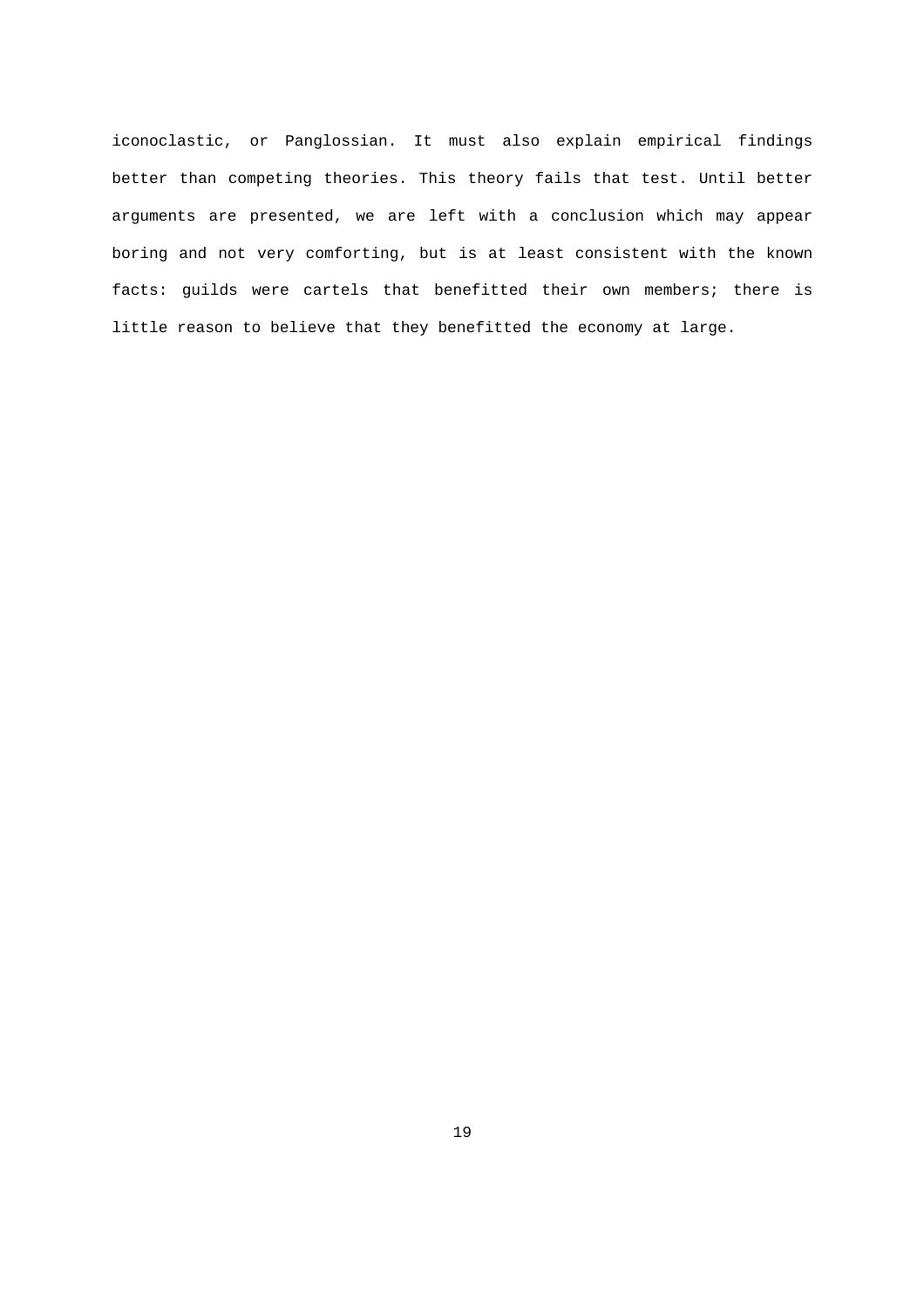# Bibliography

Bahr, Konrad. Handel und Verkehr der Deutschen Hanse in Flandern während des vierzehnten Jahrhunderts. Leipzig: Duncker & Humblot, 1911.

Clune, Georg. The medieval gild system. Dublin: Browne & Nolan, 1943.

- Coornaert, Emile. "Les ghildes médiévales (Ve-XIVe siècles): Définition évolution," Revue historique 199 (1947): 22-55, 208-43.
- Coornaert, Emile. Le corporations en France avant 1789. Paris: Gallimard, 1941.
- De Roover, R. "The Organization of Trade." In The Cambridge Economic History of Europe vol. 3, Economic Organization and Policies in the Middle Ages, edited by M. Michael Postan, E. E. Rich, and Edward Miller. Cambridge: Cambridge Univ. Press, 1963.
- Dollinger, Philippe. The German Hansa. Stanford, Calif.: Stanford Univ. Press, 1970.
- Greif, Avner; Milgrom, Paul; Weingast, Barry R. "Coordination, commitment, and enforcement: The case of the merchant guild." Journal of political economy 102 (1994): 745-76.
- Gross, Charles. The gild merchant: A contribution to British municipal history. Oxford: Clarendon, 1890.
- Hibbert, A. B. "The Economic Policies of Towns." In The Cambridge Economic History of Europe vol. 3, Economic Organization and Policies in the Middle Ages, edited by M. Michael Postan, E. E. Rich, and Edward Miller. Cambridge: Cambridge Univ. Press, 1963.
- Kedar, Benjamin Z. Merchants in crisis: Genoese and Venetian men of affairs and the fourteenth-century depression. New Haven, Conn.: Yale Univ. Press, 1976.